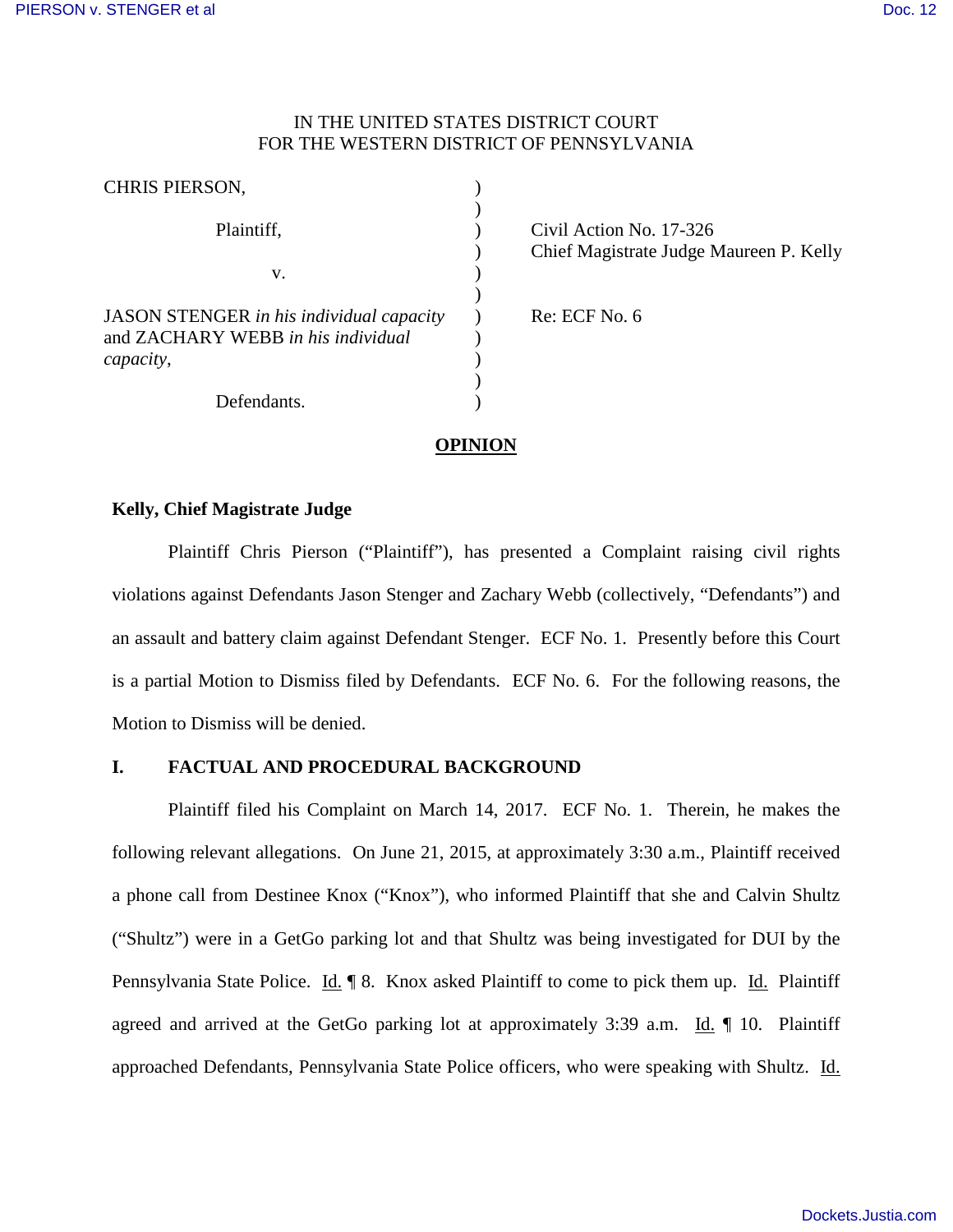¶¶ 11-12. Plaintiff introduced himself to Defendants, peaceably inquired as to Shultz's situation and informed Defendants that he was able to take Shultz and Knox home. Id. ¶ 13. In a hostile manner, Defendant Stenger ordered Plaintiff to "get back." Id. ¶ 14. Plaintiff complied with the order, stepping backwards. Id. ¶ 15. Plaintiff then calmly repeated his offer to take Shultz and Knox home. Id.  $\P$  16. Without provocation, Defendant Stenger punched Plaintiff in the mouth. Id. ¶ 17. Plaintiff fell to the ground. Id. ¶ 18. Defendant Stenger then forcefully pressed his knee into the back of Plaintiff's neck, forcing Plaintiff's face and body into the pavement. Id. ¶ 19. Defendant Webb observed Defendant Stenger's actions, but did not intervene. Id. ¶ 20. Defendant Stenger then handcuffed Plaintiff. Id. ¶ 21. As a result of Defendant Stenger's actions, Plaintiff suffered pain, lacerations to his face, bruises on his arms and severe dental injuries requiring surgery and extensive post-operative care. Id. ¶ 22.

Plaintiff raises two claims in the Complaint: (1) Count I: a claim pursuant to 42 U.S.C. § 1983 ("Section 1983") against Defendants for violation of Plaintiff's constitutional rights under the Fourth Amendment; and (2) Count II: assault and battery against Defendant Stenger. Id. at 5- 8.

Defendants filed the instant partial Motion to Dismiss and Brief in support on May 30, 2017. ECF Nos. 6-7. On June 19, 2017, Plaintiff filed a Brief in opposition to the Motion to Dismiss. ECF No. 11.

The Motion to Dismiss is now ripe for review.

### **II. STANDARD OF REVIEW**

As the United States Supreme Court explained in Bell Atlantic Corp. v. Twombly, 550 U.S. 544 (2007), a complaint may properly be dismissed pursuant to Federal Rule of Civil Procedure 12(b)(6) if it does not allege "enough facts to state a claim to relief that is plausible on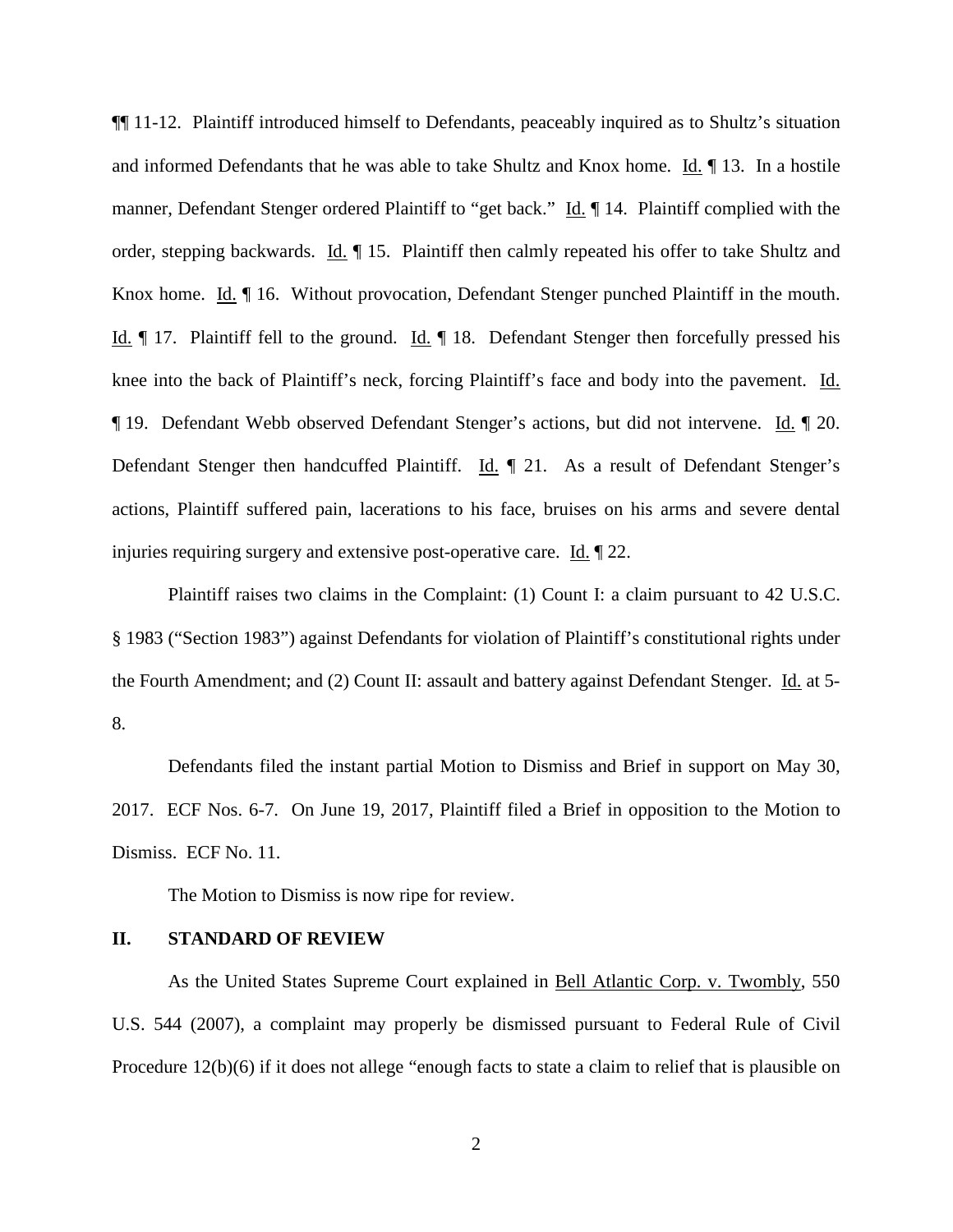its face." Id. at 570. In assessing the merits of a claim subject to a motion to dismiss, a court must accept all alleged facts as true and draw all inferences gleaned therefrom in the light most favorable to the non-moving party. Phillips v. County of Allegheny, 515 F.3d 224, 228 (3d Cir. 2008) (citing Worldcom, Inc. v. Graphnet, Inc., 343 F.3d 651, 653 (3d Cir. 2003)). A pleading party need not establish the elements of a *prima facie* case at this stage; the party must only "put forth allegations that 'raise a reasonable expectation that discovery will reveal evidence of the necessary element[s].'" Fowler v. UPMC Shadyside, 578 F.3d 203, 213 (3d Cir. 2009) (quoting Graff v. Subbiah Cardiology Associates, Ltd., 2008 WL 2312671 (W.D. Pa. June 4, 2008)).

### **III. DISCUSSION**

 $\overline{a}$ 

#### **A. Count I: Official capacity**

Defendants' partial Motion to Dismiss has multiple bases. First, Defendants argue that "the Court should dismiss all of Plaintiff's Section 1983 claims against [Defendants] in their official capacities." ECF No. 7 at 5. As the caption of this action makes clear and as Plaintiff asserts in his Response in opposition to the Motion to Dismiss, ECF No. 11 at 3-4, Plaintiff has brought this action against Defendants in their individual capacities.<sup>[1](#page-2-0)</sup> Accordingly, the Motion to Dismiss on this basis will be denied.

### **B. Count I: Qualified immunity**

Defendants further argue that they are entitled to qualified immunity as to the Section 1983 claim. Id. at 8.

Qualified immunity protects government officials "from liability for civil damages insofar as their conduct does not violate clearly established statutory or constitutional rights of

<span id="page-2-0"></span><sup>&</sup>lt;sup>1</sup> Defendants raise two additional arguments which are based on their erroneous assumption that Plaintiff is suing them in their official capacities: one concerning monetary damages, ECF No. 7 at 7; and one concerning compensatory and punitive damages, id. at 8-9. These arguments are without merit for the same reason: Plaintiff has sued Defendants in their individual capacities only.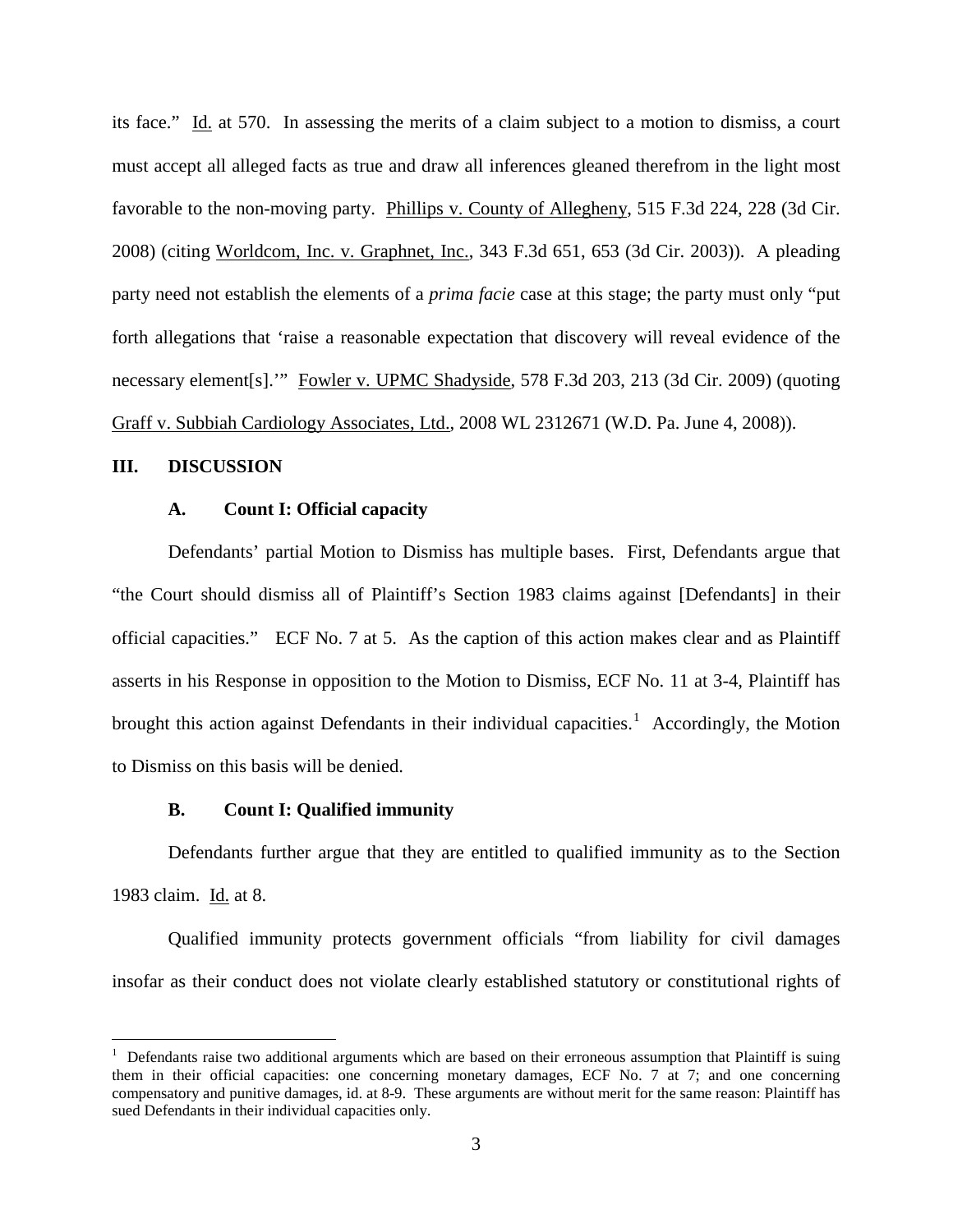which a reasonable person would have known." Harlow v. Fitzgerald, 457 U.S. 800, 818 (1982). The United States Supreme Court has set forth a two-step objective reasonableness test to determine whether qualified immunity should be granted. Saucier v. Katz, 533 U.S. 194, 200-01 (2001); see also Kopec v. Tate, 361 F.3d 772, 776 (3d Cir. 2004). "First, the court must consider whether the facts alleged, taken in the light most favorable to the plaintiff, show that the officer's conduct violated a constitutional right." Kopec, 361 F.3d at 776 (citing Saucier, 533 U.S. at 201). If "'a violation could be made out on a favorable view of the parties' submissions," the court must determine "'whether the right was clearly established.'" Id. (quoting Saucier, 533 U.S. at 201). "'The relevant dispositive inquiry' in making this determination is 'whether it would be clear to a reasonable officer that his conduct was unlawful in the situation he confronted.'" Id. (quoting Saucier, 533 U.S. at 202).

The second step requires a determination of "whether it would be clear to a reasonable officer that his conduct was unlawful in the situation confronted." Id. (citing Saucier, 533 U.S. at 202). "In other words, there must be sufficient precedent at the time of action, factually similar to the plaintiff's allegations, to put defendant on notice that his or her conduct is constitutionally prohibited." Mammaro v. N.J. Div. of Child Prot. and Permanency, 814 F.3d 164, 169 (3d Cir. 2016) (citing McLaughlin v. Watson, 271 F.3d 566, 572 (3d Cir. 2001)).

As is clear from the above-described legal standard, any determination as to the application of qualified immunity necessitates a careful examination of relevant facts and applicable law. Defendants do not identify any legal authority related to the constitutional right asserted or a single factual allegation upon which they rely to support their argument. Defendants' bald assertions that "there have been no constitutional violations" and even if there were, "Plaintiff's right was not clearly established given the facts of this case and the information